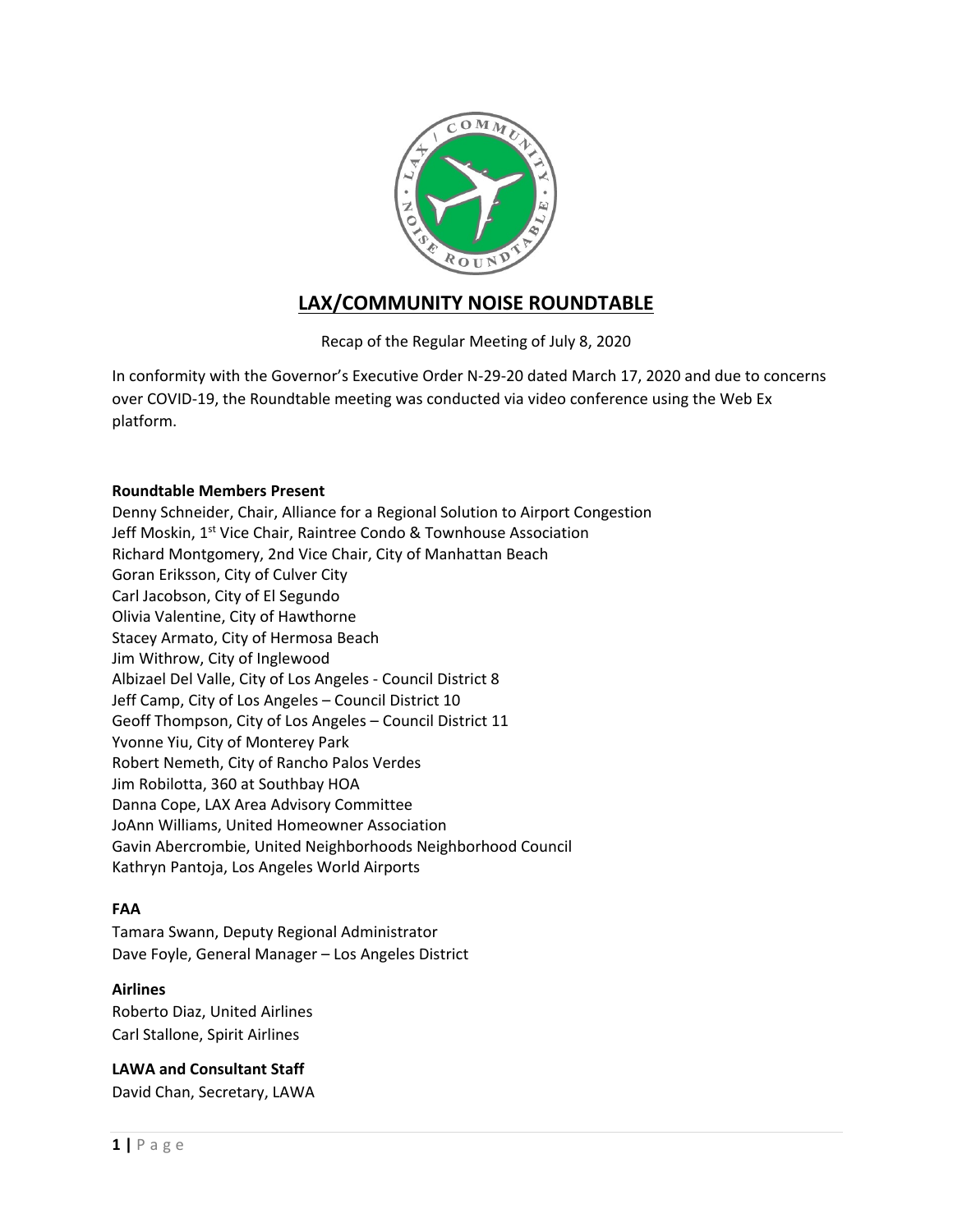Dan Yeung, LAWA Esteban Moledo, Virtual Meeting Host, LAWA Gene Reindel, Facilitator, HMMH Mariano Sarrate, Scribe, HMMH

#### *A quorum of the members was present.*

### **1. Welcome/Review of the Meeting Format**

With this being the first "virtual" meeting of the Roundtable, welcoming of the Roundtable membership and the public occurred 10 minutes after the meeting was supposed to begin to allow people more time to login to the WebEx meeting. The meeting was conducted similar to in-person meetings with the Chair running the meeting with assistance from the Facilitator. The public was provided with a number to call in to provide public comment. General public comment was invited as scheduled on agenda item 3 and the Chair allowed additional comments on other agenda items as time permitted.

### **2. Call to Order, Pledge of Allegiance, and the Identification of Those Present**

The meeting was officially called to order at 6:45 pm with the Pledge of Allegiance. Roll call was taken and a quorum announced.

### **3. Comments from the Public**

There were no public comments during this item, but one public comment was provided during item 10 from a new resident in Inglewood who asked about the current LAX noise contour and the residential sound insulation program eligibility of her home. The Roundtable asked LAWA to follow up with her offline.

### **4. Acknowledgement of New Representatives**

The new Roundtable representatives included 2 representatives for the City of Monterey Park (Yvonne Yiu and Henry Lo as the Alternate), 1 representative for the City of Rosemead (Margaret Clark), 1 representative for City of El Segundo (Carol Pirsztuk as the Alternate), and 1 representative for the Raintree Homeowner Association (Jim Clark as the Alternate). New members will receive information electronically to assist with their initiation to the Roundtable.

### **5. Election of Roundtable Officers for Two-Year Term**

Denny Schneider was nominated for Chair. This sole nomination was passed by acclamation. Jeff Moskin was nominated for First Vice Chair. This sole nomination was passed by acclamation. Richard Montgomery was reaffirmed as Second Vice Chair so that all Officer positions are on the same two-year cycle.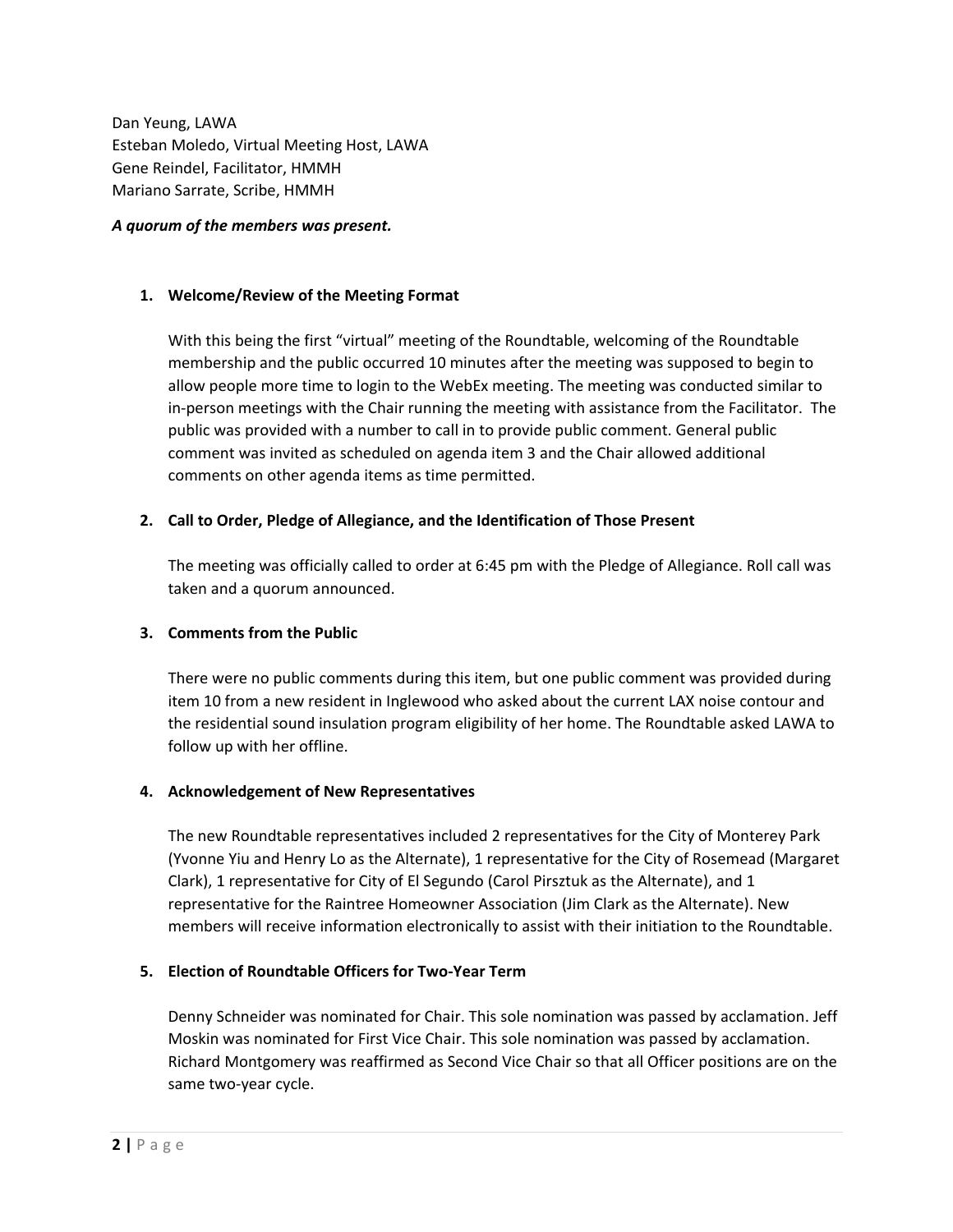### **6. Consideration of Temporarily Changing the Roundtable Meeting Time to Occur During Standard Workday Hours**

LAWA raised concerns regarding newly implemented budget cuts and asked the Roundtable to consider moving the time of future virtual meetings to normal business hours to eliminate the need to pay overtime for LAWA staff to attend and host the virtual meetings.

After minimal discussion, a motion was passed by acclamation to accept LAWA's request for virtual Roundtable meetings during COVID-19 restrictions to occur during normal business hours and for LAWA to poll the members at a later date to determine the meeting time for future meetings.

### **7. Preview of LAWA's New Noise Portal**

LAWA provided a preview of the new online Noise Portal for LAX which was developed to make the airport data/information more accessible to the public. The data/information is available by geographical area and pertains to operations/noise issues at LAX. The Noise Portal is expected be available in August and will be regularly updated. The web portal was designed to function best on mobile devices.

### **8. Report from the By-Laws Ad Hoc Committee**

Chairman Schneider presented the following sentence to add to the end of the By-Laws Mission as proposed by the Roundtable By-laws Subcommittee. "*The Roundtable embraces remedies to alter Metroplex flight path changes*." An alternative to the By-Laws Subcommittee proposal was presented and after further discussion, the Roundtable approved the following amended last sentence of the Roundtable Mission:

"*It is the intent of the Roundtable to identify noise concerns in the surrounding communities and to recommend courses of action to LAWA, the FAA, or other responsible entity that could reduce noise over affected communities without concentrating an undue noise burden on any one community via Metroplex*."

### **9. Report from LAX Metroplex/Wide Area Ad Hoc Committee**

Metroplex Ad-Hoc Subcommittee Chair provided an update on the altitude trends for the DAHJR and GADDO waypoints located along the north downwind arrival route into LAX and the Committee's efforts in working with the FAA to keep those aircraft at or above the minimum altitude for DAHJR, specifically during the late night/early morning hours between 1:00 and 5:00 am. COVID-19 trends showed a decline in total operations but the percentages of flights that are below the threshold have remained consistent.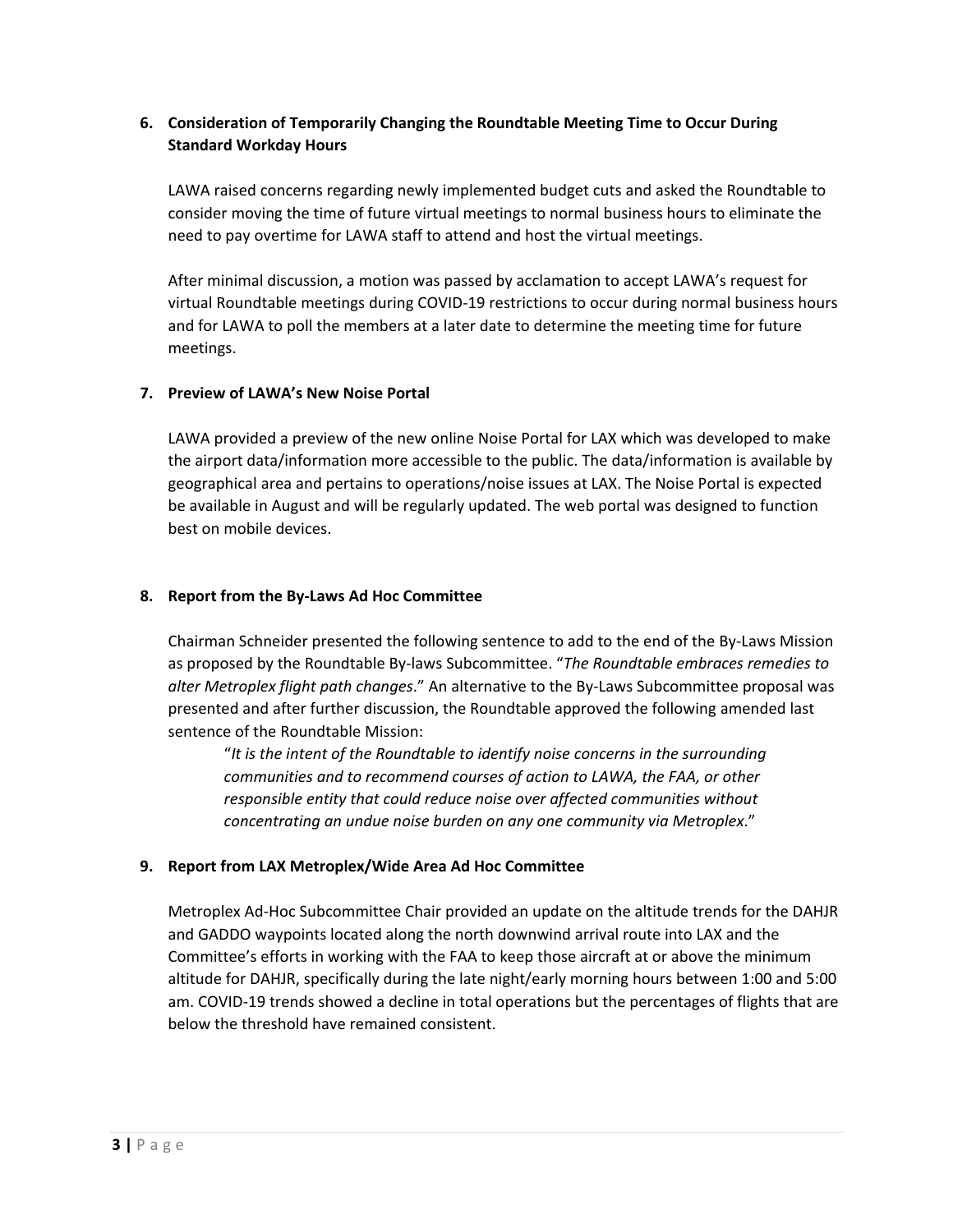The Roundtable asked the FAA representatives present why the percentages of flights below the minimum altitude do not show a decline while total air traffic numbers are at an all-time low. The FAA could not respond citing ongoing litigation concerns.

The Roundtable then discussed and passed a motion to have the LAX Metroplex/Wide Area Ad-Hoc Committee, in collaboration with Quiet Skies LA and LAWA, to prepare a proposed flight path alternative for the north downwind arrivals that reflects Option B as provided by Quiet Skies LA, and to submit the proposal to the FAA for viability review.

The Roundtable requested that the Subcommittee look further into the data to see if specific airlines are responsible for the flights below the minimum threshold at the DAHJR and GADDO waypoints.

# **10. Consideration of Submitting a Comment Letter on FAA's Proposed Supersonic Aircraft Noise Certification Process**

Chairman Schneider introduced a letter that addresses concerns with the Notice of Proposed Rulemaking (NPRM) related to certified noise levels proposed for supersonic aircraft on arrival and departure (subsonic speeds) at airports. The letter primarily requests supersonic aircraft to meet Stage 5 requirements. The Roundtable unanimously approved sending the letter to the FAA as part of the public comment period of the NPRM.

### **11. Consideration of Supporting Proposed Legislation on Aircraft Noise Issues**

The Roundtable unanimously approved a motion to have the Facilitator write a letter for the Roundtable to send to congressional and senatorial representatives in support of 11 of the 13 proposed bills regarding aircraft noise issues. The two proposed bills not to include in the letter are those that are specific to San Francisco International Airport and/or Oakland International Airport (H.R. 5107 and H.R. 5108).

# **12. Briefing on FAA's Report to Congress on Evaluation of Alternative Noise Metrics**

The report to Congress included no change with the standard practices related to analyzing and predicting noise related to aircraft. The standards of noise modelling with software and reporting Day-Night Average Sound Level (DNL) (Community Noise Equivalent Level (CNEL) in California) as the preferred noise metric will remain constant. The FAA provided this report as required in the FAA Reauthorization Act of 2018 (Pub. L. 115-254) Section 188 and Sec 173. The Roundtable requested a future agenda item to consider submitting a letter to convey the dissatisfaction with the FAA Report to Congress relating to the use of the Day-Night Average Sound Level (DNL) (Community Noise Equivalent Level (CNEL) in California) and alternative noise metrics.